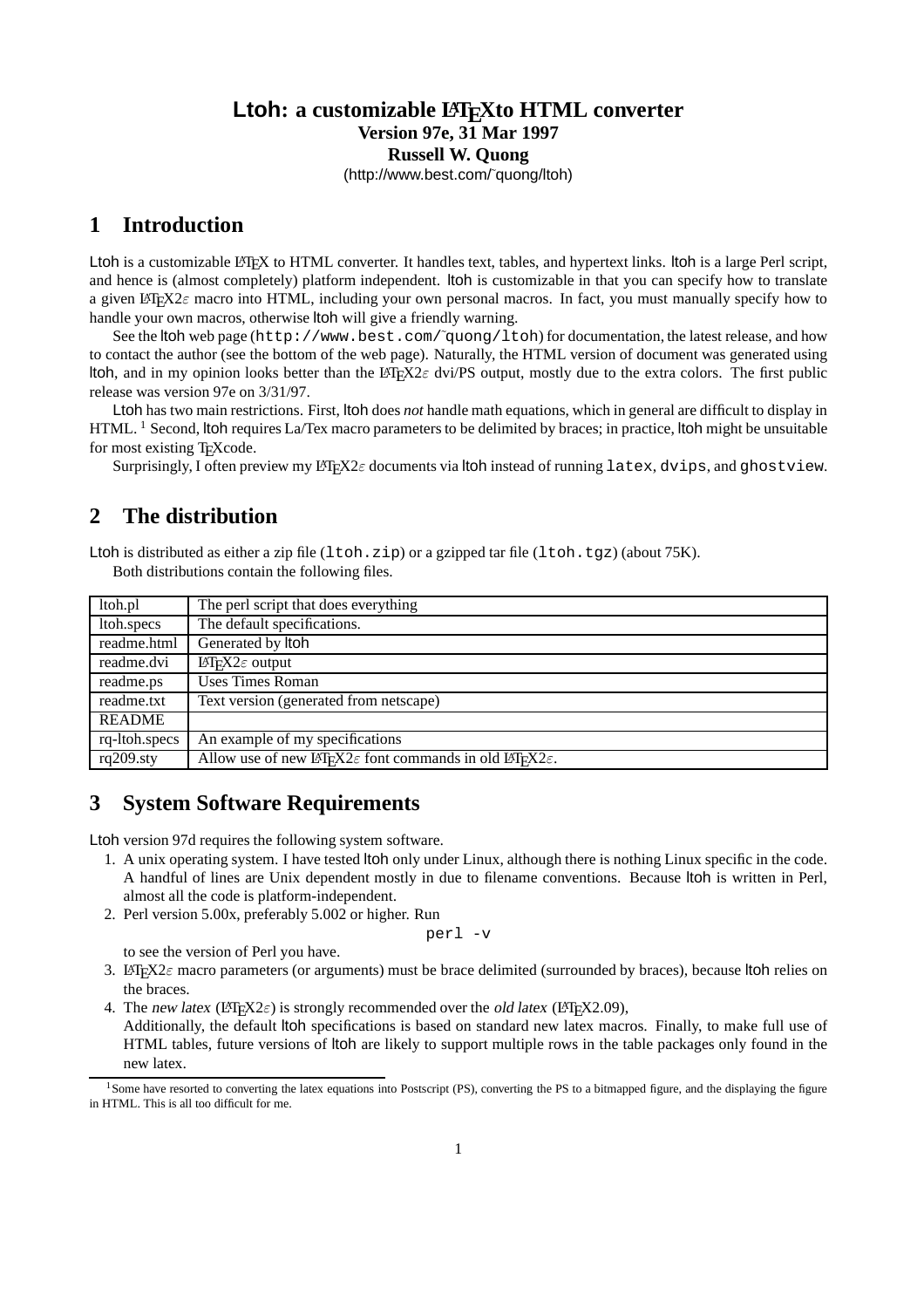#### **3.1 If you must use**  $\text{BTr}X2.09$  **instead of**  $\text{BTr}X2\varepsilon$

ltoh relies on unique matching braces to delimit arguments to the latex macros. In particular, the font family and size commands in old latex do not use braces to delimit arguments. Thus, ltoh does not (and probably never will) handle old latex 2.09 font specifications. Instead, you must use the LATEX2 $\varepsilon$  convention, which delimits the text to be affected by a font change via braces as shown in the following comparison.

```
(Old latex) Normal but switch \bf to {bold \it then italics, back to}
bold \normalfont then normal.
```
(New latex) Normal but switch \textbf{to bold \textit{then italics, back to} bold} then normal.

Produces:

Normal but switch **to bold** *then italics, back to* **bold** then normal.

Using the old latex syntax, ltoh cannot determine when the bold and italic fonts stop being active. If you have the new latex on your system, use it. If you must use an old latex file, convert it to look like new latex as

- much as possible. 1. Convert all font change macros to use the new latex syntax. Namely, convert  $\{XYZ \dots\}$  and  $\XYZ$ 
	- ...\normalfont to\textXYZ....
	- 2. Use the style file  $rq209$ .  $sty$  (which should be) included with the ltoh distribution, which defines the \textXYZ macros for use in the old latex.

To use this file, put

#### \input{rq209.sty}

in your latex files. The file rq209.sty additionally defines the font size macros  $\frac{\frac{\frac{\sqrt{3}}{\sqrt{3}}}{\sqrt{3}}}{\sqrt{3}}}$ Huge which take a single brace-delimited argument. For exapmle, use  $\frac{\sinh(\theta)}{\sinh(\theta)}$  instead of  $\{\ \mathrm{semall}\ \mathrm{some}\ \mathrm{text} \}.$  (This author wrote rq209.sty back in 1994 because the office computer ran the old latex but the home Linux machine ran the new latex.)

Alternatively, write and use your own definitions of the  $\text{XYZ}$  font change macros.

(One final note.) The old latex convention is simply a poor technical chioce. The current philosophy for document specifications (and even programming languages) is that parameters/arguments/blocks are clearly delimited syntactically. The use of matching braces by latex2e conforms to the the SGML syntax, as does HTML which ubiquitously uses matching begin and end tags.

### **4 Running ltoh**

To generate the HTML file xyz.html from the latex file xyz.tex, assuming ltoh is in your path, run:

```
prompt> ltoh xyz.tex
or
 prompt> perl fullpath-of-ltoh.pl xyz.tex
```
(I have not tested ltoh on a Win32 machine, yet...) On a Win32 machine, which cannot automatically start Perl to execute the ltoh, you would probably run

prompt> perl ltoh.pl xyz.tex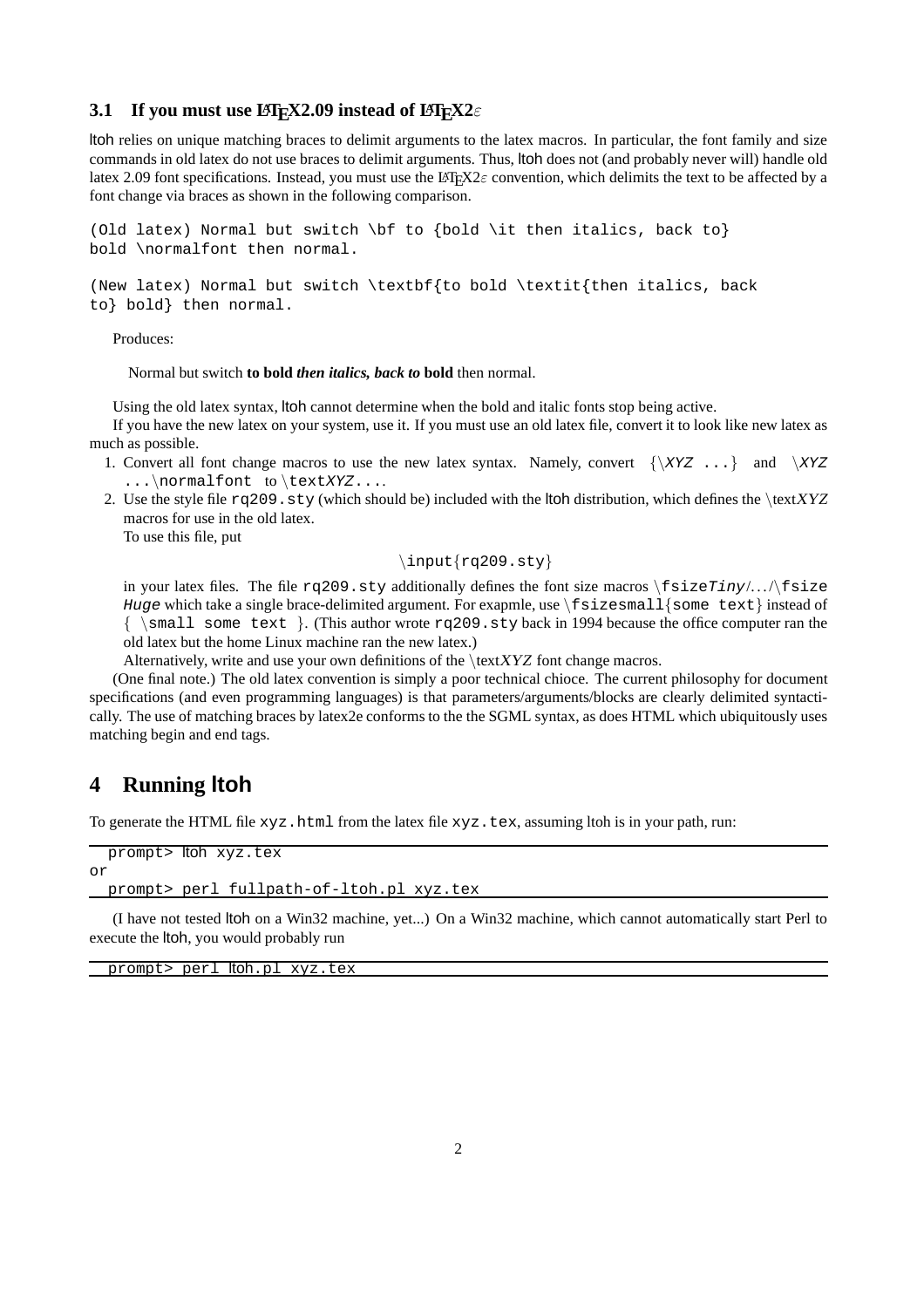### **5 Specifications**

There are five types of ltoh specifications. Please note the names.

gin/end pair (b/e) Specifies how to translate a latex  $\begin{cases} XYZZ\end{cases}$  and matching  $\end{cases}$  and  $\begin{cases}XYZZ\end{cases}$  command.

- Command (comm) Specifies how to translate a latex command that does not take any parameters, such as  $\parrow$   $\text{term}$  or  $\text{true}$ .
- Simple-macro ( $\{\}$ ) Specifies a translation for a latex macro that takes a single brace-delimited argument arg-1, where the corresponding HTML consists simply of surrounding the argument with a preamble and postamble. The translation is simple as the argument stays put; ltoh merely puts stuff before and after it. That is, we expect

 $\verb|\sim|$   $\rightarrow$  HTML-preable ... HTML-postable For example, use a simple-macro specification to translate the latex macro  $\text{textbf{f} } \dots$  (switch to bold face) into the HTML <strong>  $\dots$ </strong>.

- Arg-macro ( $\{N\}$ ) Specifies a translation for a latex macro that takes N brace-delimited arguments; the corresponding HTML can make arbitrary use of the arguments. For example, my latex macro  $\swarrow$  and  $\arg\max$  discards its single (possibly long) argument. In the corresponding HTML, we also "use" the argument, by discarding it.
- Assignment  $(:=)$  An assignment sets a ltoh variable which is then used later. As of version 97d, only a small number of built-in variables are supported. I hope to support setting and getting user-defined variables in the future.

The first four specications are known as translations specifications.

#### **5.1 Translation specifications**

The four types of translation specifications have the same form. Do not use leading whitespace. Here is the general form and an example of each type.

:type :latex-macro-name:HTML-start-code:HTML-end-code:reserved/not-used

```
:b/e :\begin{itemize}:<UL>:</>:
:comm :\hrule:<hr>::
+comm +\homepage+http://www.best.com/˜quong++
:\{\} : \textbf:<STRONG>:</>:
:{2} :\rqhttp#1#2:<a href="#2"> #1 </a>::
```
Each specification contains six parts.

- 1. The first character on the line is the separator char, which delimits the remaining parts of the specification. The separator char can be any character. I have used a colon (:) and a plus sign (+) in the above examples. Note that the \homepage macro expands to HTML containing a colon, so a colon cannot be the delimiter and I have used a plus. I do not recommend using a space/tab as the delimiter, as multiple spaces/tabs are easy to overlook.
- 2. The type. If the type is arg-macro, the number of parameters is specified in the braces. Arbitrary space may follow the type.
- 3. The latex macro name specifies the latex macro to be translated. A latex macro must start with a backslash (if you have redefined the LATEX2 $\varepsilon$  catcodes, sorry). An optional Perl regular expression can following the macro name, to account for parameters for the macro. Usually the latex parameters are just discarded in the resulting HTML. As an example of an optional regular expression, the LAT<sub>EX2</sub> horizontal space command \hspace takes an optional \* argument, and then a required horizontal length argument. In the generated HTML, we want to ignore the entire  $\hbar$ space macro, and so I use the following ltoh spec.

:comm :\hspace[\*]?\{[ˆ\}]+\}:::

4. The HTML start code is the HTML code to insert when the macro is first seen.

begin/end pair The \beginXXX expands to HTML start code.

command The  $\text{LATEX2}\varepsilon$  macro expands to HTML start code.

Simple-macro The opening brace expands to HTML start code; the closing brace expands to HTML end code.

arg-macro The command and all its arguments expands to HTML start code.

In an arg-macro specification, using the LATEX2 $\varepsilon$  convention, the first argument is represented by #1, the second argument by #2, and so on in the HTML start code. (To actually generate a  $\#1$ , use braces as in #{1}.) Thus, a macro that swaps the order of its parameters would be written as

 $:\{2\}$  :\swap two:#2#1::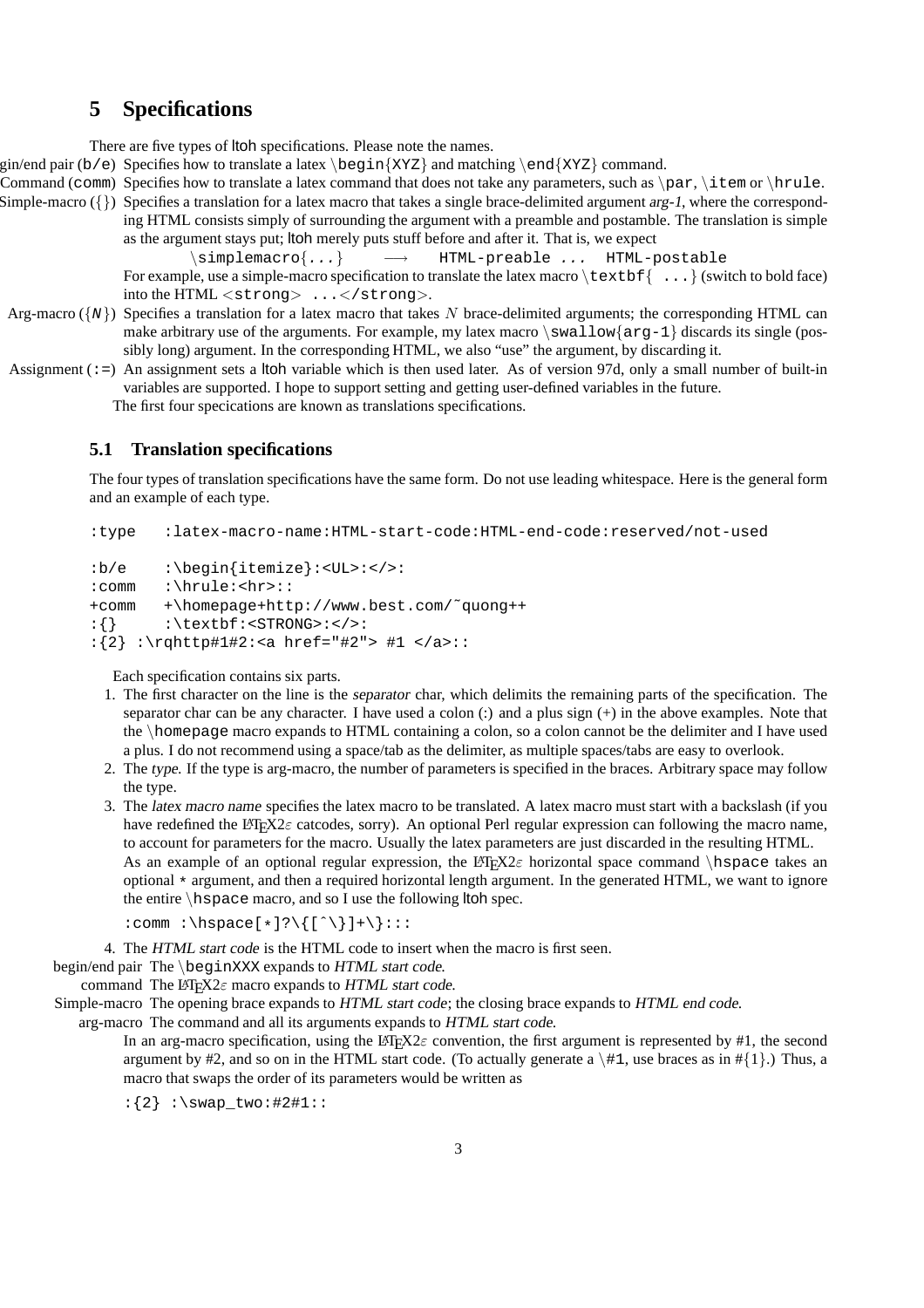As another example, the LATEX2 $\varepsilon$  \makebox command takes an optional alignment parameter (one of [1], [c] or  $\lceil r \rceil$ ) followed by text to be put into the box. I use the following ltoh spec to ignore the alignment parameter and to print the text out unadorned.

 $:\{1\} : \makebox[{]{\ } * \#1 : \#1 : :$ 

5. The HTML end code specifier is the HTML code to insert at  $(i)$  the end of a begin-end pair or  $(ii)$  the closing brace of a simple-macro. Note that the HTML end code specifier does not make sense for a command or arg-macro specification and is ignored.

As a convenience, using  $\langle \rangle$  in the HTML end code expands to the end tag(s) in reverse order of the corresponding HTML begin code. For example, I want a LATEX2 $\varepsilon$  section to show up as a green  $H2i$ , header in HTML, so I specify

:{} :\section:<hr><H2><FONT color=green>:</>:

which is equivalent to

:{} :\section:<hr><H2><FONT color=green>:</FONT></H2></HR>:

The following table summarizes the effects of the various specifications, and the parts of the spefications used.

| Type  | macro name  | HTML start I HTML end |          | input                | output     |
|-------|-------------|-----------------------|----------|----------------------|------------|
| comm  | abc         | XYZ                   | not-used | abc                  | XZY        |
| b/e   | \begin{abc} | XYZ                   | ijk      | \begin{abc}\end{abc} | XZY ijk    |
|       | abc         | XYZ                   | ijk      | \abc{                | XYZijk     |
| ا 2 ا | abc         | X#2Y#1Z               | not-used | \abc{===}{+++}       | $X+++Y==Z$ |

As a final example, here's how generate links in HTML. I define a latex macro  $\rr$ qhttp and a corresponding ltoh specficiation. Because the tilde is accessible only in math mode, I have had to define a latex macro ( $\text{rgtilde}$  of or it, too.

```
(latex macro)
\def\rqtilde{\ensuremath{\tilde{\;}}\xspace}
\def\rqhttp#1#2{#1 (\texttt{#2})}
(ltoh spec)
:comm :\rqtilde:˜::
:2 :\rqhttp#1#2:<a href="#2"> #1 </a>::
```
In  $\text{LTFX2}\varepsilon$ , I use the \rqhttp macro as follows.

See the \rqhttp{\ltoh webpage}{http://www.best.com/\rqtilde{}quong/ltoh}.

The resulting dvi output from latex and the HTML from ltoh look like

```
(Latex) See the ltoh web page (http://www.best.com/˜quong/ltoh).
```
(HTML) See the <A HREF="http://www.best.com/˜quong/ltoh"> ltoh web page </A>

Finally, good example of using ltoh specifiers is the default ltoh spec file ltoh. specs that comes with this release. [Aside: Technically, the simple-macro specifier is not needed, as its functionality can be duplicated with an arg-macro. Namely,

:{} :\macro:HTML-begin:HTML-end::

can be duplicated via

 $:\{1\}$  :\macro:HTML-begin#1HTML-end:::.

Nonetheless, use of a simple-macro { } specifiction is preferred, because its processing is much simpler. With a simple-macro, ltoh does not have to extract and pass the parameter, and hence it is less likely to break than an argmacro.]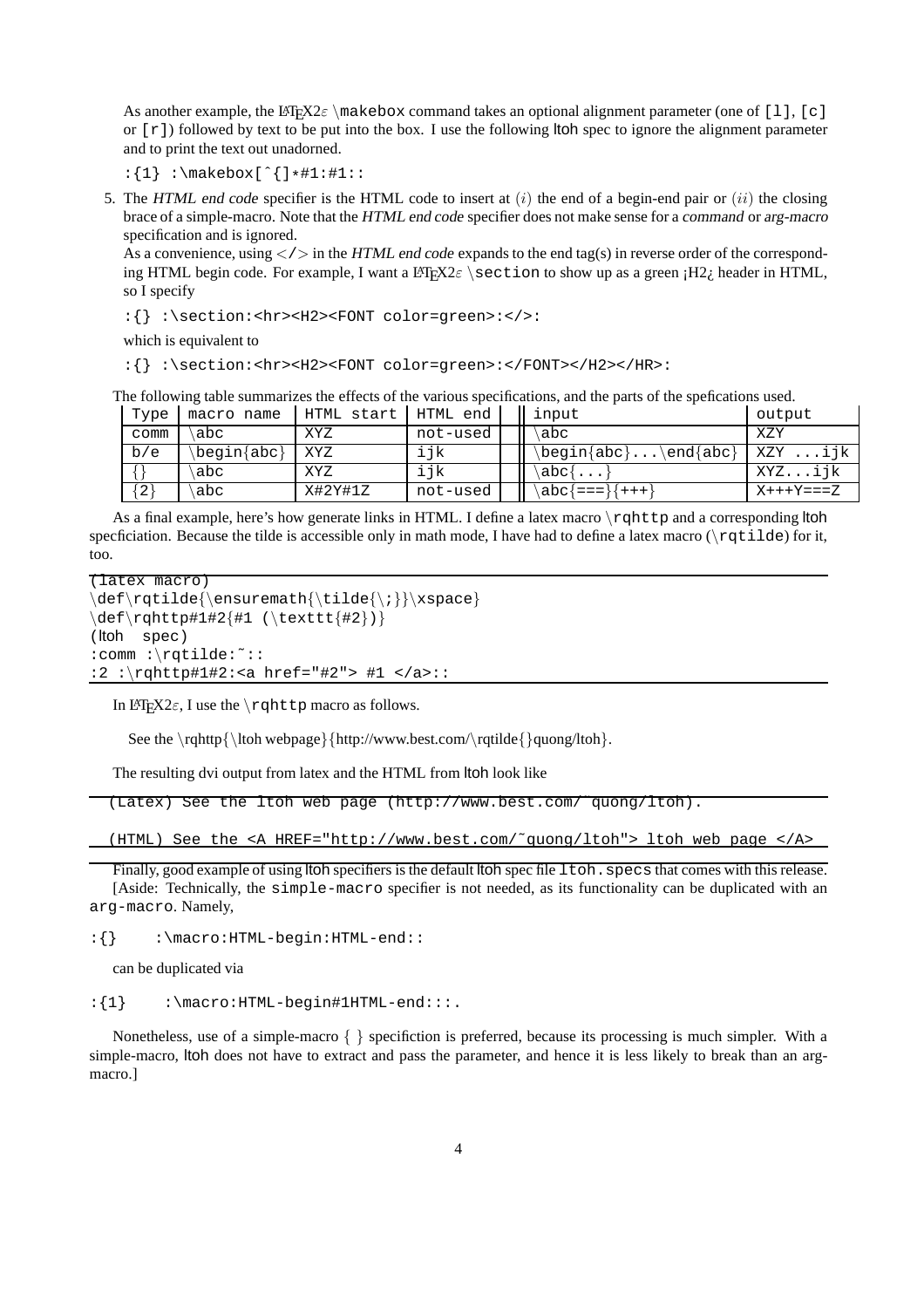### **5.2 Assignment**

An assignment specification has two nearly identical forms. The double quotes are optional and can be used to imbed leading spaces into the string-value. The whitespace surrounding string-value is removed.

```
variable-name := string-value
variable-name := "string-value"
```
title := The readme for ltoh

| Here are the currently used built-in variables. |  |
|-------------------------------------------------|--|
|-------------------------------------------------|--|

| variable      | Default     | Description                                                                |
|---------------|-------------|----------------------------------------------------------------------------|
| title         | none        | Title of the resulting HTML file, via the $\langle TITLE \rangle$<br>tag.  |
|               |             | You must define this variable. Set title in the latex file itself.<br>(It) |
|               |             | drives me nuts when web pages don't have titles)                           |
| url           | none        | URL of the home page of the author.                                        |
| author        | none        | Author of the document.                                                    |
| email         | none        | Email address to which comments should be sent                             |
| htmlfile_spec | \$BASE.html | Name of HTML file generated. The ltoh variable \$BASE is the latex file    |
|               |             | name stripped of the directory and suffix components.                      |

The url, author, and email variables are used to generate an address block at the bottom of the HTML page. (See the bottom of this document if you are reading it on the web).

### **6 Tables**

ltoh handles the LATEX2 $\varepsilon$  tabular and tabularx environments. Column alignments are read and passed onto the corresponding HTML. The known column alignments must be one of " l c r p X". If you define your own column alignment, it will not be understood.

ltoh handles the LATEX2 $\varepsilon$  multicolumn macro reasonably well. The column alignment is read and passed onto the corresponding HTML.

I plan to support the \multirow macro soon.

ltoh ignores extraneous LATEX2 $\varepsilon$  specs in the column alignment specifications, such as

but there is a small chance a complicated multiple column alignment spec will break this code.

The generated HTML table has a border if one or more dividing lines in the LATEX2 $\varepsilon$  table column alignment (namely if a | specifier appears in the latex, the HTML table has a border). Nested tables are not supported, and I currently do not plan to support them, as this feature seems hard.

# **7 Where are specifications found?**

As of version 97d, ltoh reads specifications from (i) various specification-files and (ii) from the LATEX2 $\varepsilon$  file itself as it is being processed, as follows.

- 1. Reads the specification file ltoh.specs from the install-dir, which is the directory where you have placed both ltoh.pl and ltoh.specs. The install-dir can be anywhere.
	- (In version 97d, you should do one of the following when running ltoh. (a) Run ltoh via:
		- prompt> perl install-dir/ltoh.pl file.tex.
	- (b) Set up an alias as follows: (csh) alias ltoh perl install-dir/ltoh or (bash) alias ltoh=perl install-dir/ltoh
	- (c) Put install-dir in your path, and run: prompt> ltoh.pl file.tex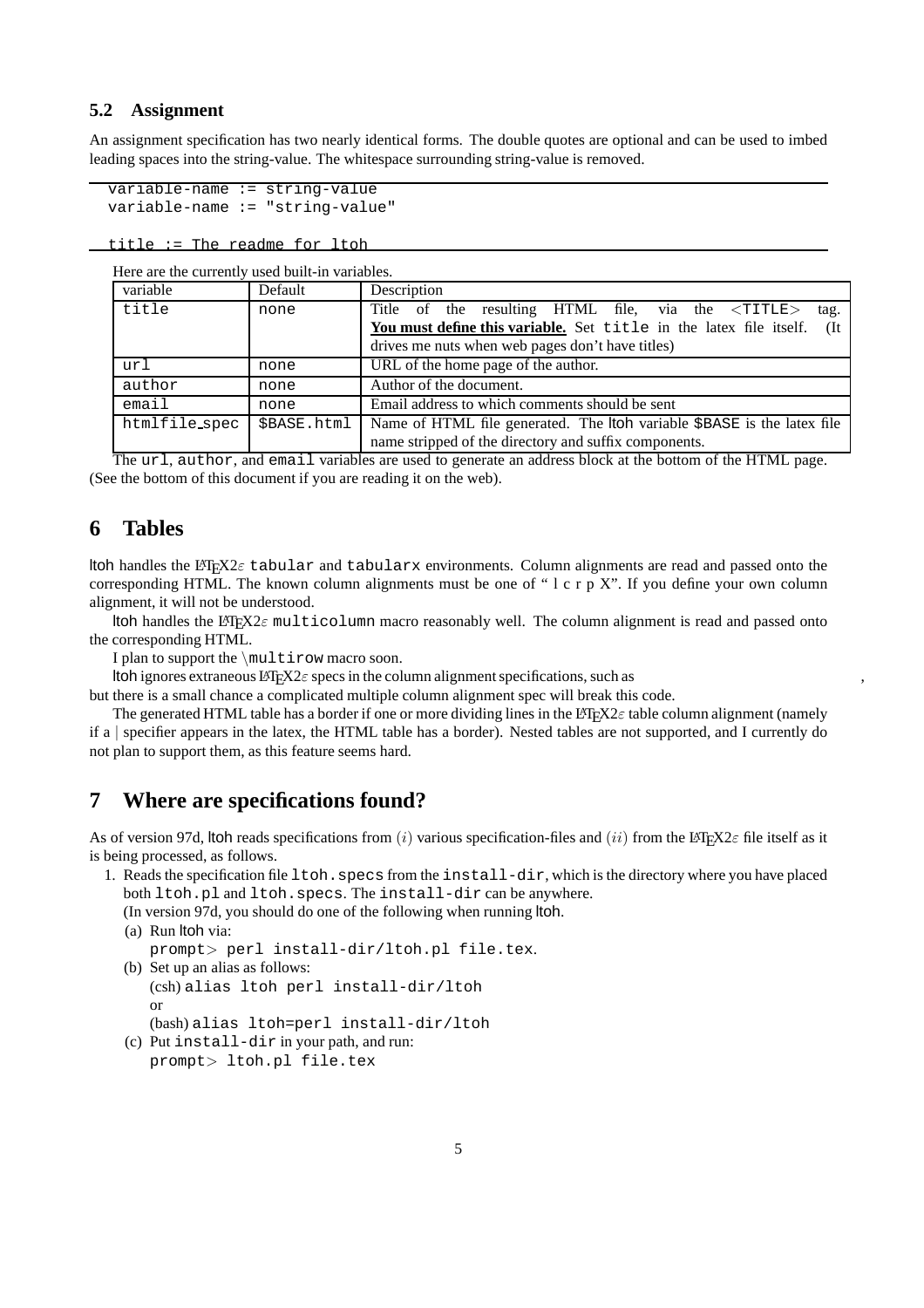(d) Set up a single symbolic link, say called ltoh, in your path which points directly to install-dir/ltoh.pl. You can then run

prompt> ltoh file.tex

This mess is relative symbolic links. Yes. Given an arbitrary invocation of ltoh involving symbolic links, I cannot currently determine where the ltoh.pl script actually resides (the install-dir). Once I implement this code, the setup won't be complicated.

- 2. Reads the specification file . 1 toh. specs in your home directory.
- 3. Reads the specification file .ltoh.specs in the current directory, where the command is being run.
- 4. If any of these specification files exist, ltoh proceeds to the next step reading the LATEX2 $\varepsilon$  input file However, if none of the preceding spec files were, ltoh tries to read /usr/local/bin/ltoh.specs and that fails, tries /usr/bin/ltoh.specs. If both of these still fail, ltoh **quits**.
- 5. Reads specifications from the latex file being processed, which appear as latex comments of the form

%-ltoh- ltoh-specification

```
.
ltoh strips the leading %-ltoh- and processes the remainder of the line.
If nothing else, set the title variable this way. For example, here's how this LATEX2\varepsilon file starts.
\documentclass[]{article}
```

```
... various latex commands like \usepackage
%-ltoh- title := Ltoh, a customizable LaTeX to HTML converter
%-ltoh- :comm:\ltoh:<font color=green><tt>ltoh</tt></font>::
...
\begin{document}
... the body of the document
```
# **8 Limitations, bugs, missing features**

### **8.1 Limitations**

1. Specifications are applied only once to a latex macro. Namely if a macro macroAA generates a macro macroBB in latex, and macroBB is translated to htmlBB, then you must specify to ltoh that macroAA is translated directly to htmlBB in your specification for macroAA.

### **8.2 Bugs**

It is not difficult to break ltoh, though there are often easy fixes by restructuring your  $\text{LSTF}X2\varepsilon$ .

### **8.3 Missing features**

1. There are no command line flags. The following would be particularly useful.

| -o ofile    | generate HTML into file ofile              |
|-------------|--------------------------------------------|
| -I specfile | read specifications from specfile          |
| $-wN$       | set the warning level to N (for debugging) |

- 2. There no means to manipulate counters, which would be useful for sectioning commands.
- 3. There should be away to set and get a value as part of a specification.
- 4. If the input uses  $\mathbb{E} \text{Tr} \text{X2}\varepsilon$  sectioning macros, optionally generate a table of contents with links to anchors.
- 5. Allow for an abitrary prologue and epilogue in the HTML file.
- 6. In a table, we assume that the column alignment specs are on the same line as the owning  $\begin{cases} \begin{array}{c} \text{begin} \\ \text{begin}} \text{begin}} \text{begin}} \text{begin}} \text{1} \text{1} \text{2} \\ \text{2} \text{1} \text{1} \end{array} \end{cases} \end{cases}$ the owning \multicolumn. This assumption is very reasonable and circumventing this restriction is difficult.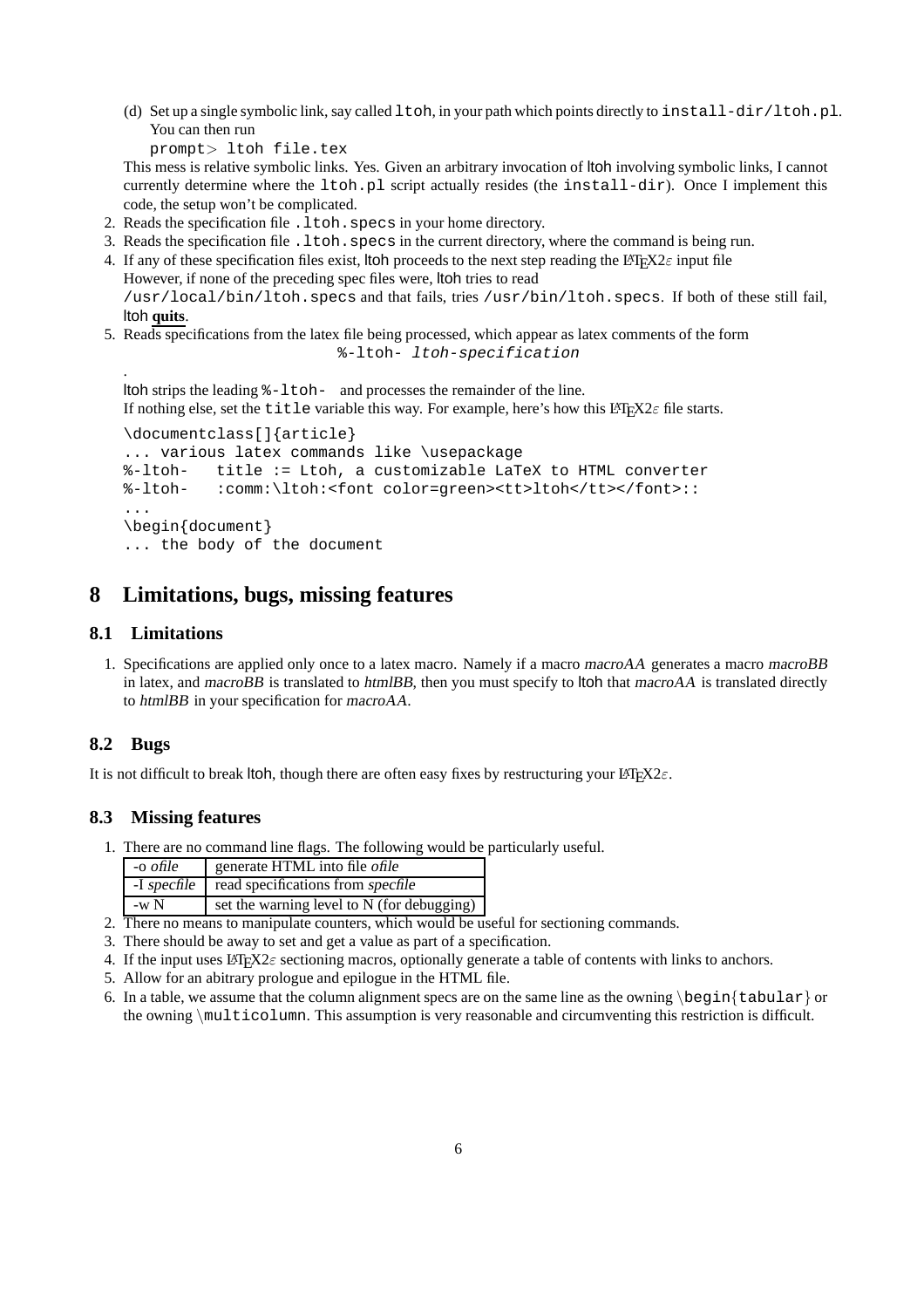# **9 Internal details**

Ltoh first reads the entire L<sup>4</sup>T<sub>E</sub>X<sub>2</sub> $\varepsilon$  file into memory, makes several passes over the data, and finally spits out the HTML file<sup>2</sup> The passes are roughly as follows.

- 1. Read spec files.
- 2. Handle comments and the verbatim environment.
- 3. Escape/protect characters.
- 4. Handle tables.
- 5. Handle begin/end pairs.
- 6. Handle LATEX $2\varepsilon$  commands without parameters.
- 7. Mark braces, linking braces to macros.
- 8. Handle simple macros.
- 9. Handle arg macros.
- 10. Generate HTML.

# **10 History**

| June 1996      | Version 96a. Preliminary fully hard-coded (not customizable) version. Purely regular expression                 |
|----------------|-----------------------------------------------------------------------------------------------------------------|
|                | based. Unable to handle nested braces. Ugly, but it worked. Sort of.                                            |
| July 1-15 1996 | Version 96b. First working version. Able to handle commands with multiple arguments and                         |
|                | nested arguments. Took me a lot longer than I had expected to get this working.                                 |
| Jan 27-29 1997 | Version 97a. Stops processing at $\end{locum}$ . Convert double back slashes $\to$                              |
|                | which should have done a long time ago. Fixed bug involving macros with only one parameter.                     |
| Feb 1997       | Version 97b. Added HTML $\langle p \rangle$ tags whenever two or more consecutive blank lines are seen.         |
| Mar 11-15 1997 | Version 97c. Much improved handling of special characters such as $\{,\}, \leq, \geq$ and $\omega$ . In partic- |
|                | ular, bare braces which mean nothing in latex are stripped from the HTML. Improved paragraph                    |
|                | detection handling. (OK, OK, "Improved " really means "fixed bugs in "). No longer gen-                         |
|                | erates HTML comments for latex comments, by default. Version 97c was meant to be first public                   |
|                | release, but the tables this readme. tex document broke ltoh badly.                                             |
| Mar 19-20 1997 | Version 97d. Complete rewrite of the table handling code. Latex column alignment spec-                          |
|                | ifications are understood and passed onto to the HTML. Multiple columns specified via ei-                       |
|                | ther $\mu\text{ticolumor } \mc$ (which is my personal abbreviation macro) are handled properly.                 |
|                | We try to ignore extraneous LIFX2 $\varepsilon$ specs in the column alignment specifications, such as $\otimes$ |
|                | ., but there is there is a small chance multiple columns                                                        |
|                | In particular, Itoh now handles this file (readme.tex) properly.                                                |
| Mar 25-31 1997 | Version 97e. Official release. Clean up source a bit for release. Minor improvements on tables                  |
|                | (allow end of a row to be on a separate line), paragraphs, specification files and handling special             |
|                | characters (allow for multiple chars on one line).                                                              |

# **11 License for use**

You may use ltoh freely, under the following conditions, which are covered under a BSD-style license.

- 1. You must keep the ltoh notice at the end of all generated HTML. This notice indicates how the document was generated (namely, with ltoh) and has a link to the ltoh web page. You may reduce the size of the notice if you wish, but it must remain in your document and visible.
- 2. Ltoh comes with neither a warranty nor a gaurantee about its correctness, performance, or suitability for any task.
- 3. If you modify or redistribute ltoh, you must keep the current disclaimer and license with the ltoh source which must be visible upon startup, unless you
- 4. I, Russell Quong, retain the copyright for ltoh.

<sup>&</sup>lt;sup>2</sup>Thus, it is conceivable that ltoh might run out of memory if processing a huge LAT<sub>E</sub>X2 $\varepsilon$  file on a machine with limited memory.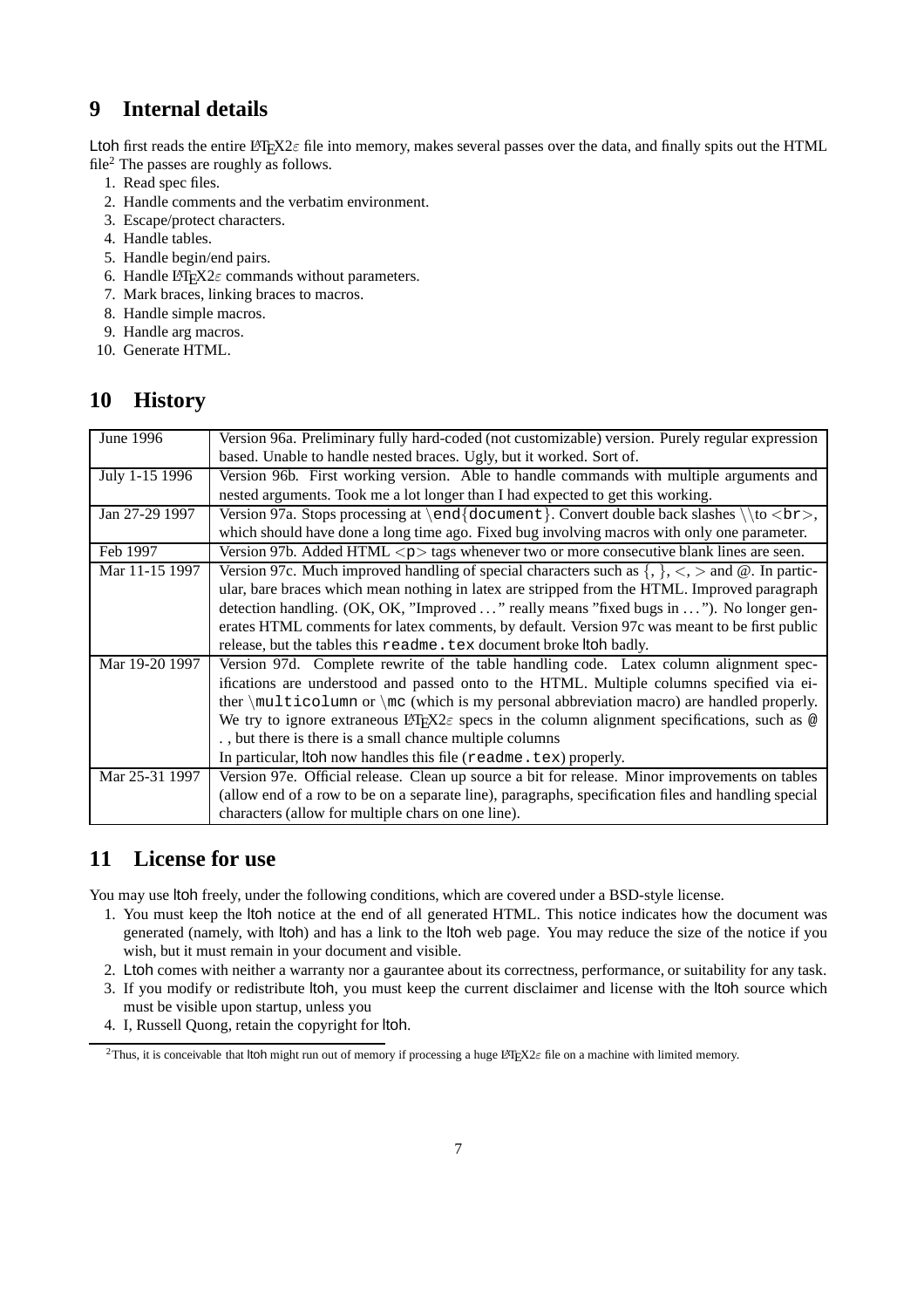#### **11.1 Official software license**

Here's the official license as of 31 Mar 97.

```
# Copyright (c) 1996, 1997 Russell W Quong.
#
# In the following, the "author" refers to "Russell Quong."
#
# Permission to use, copy, modify, distribute, and sell this software and
# its documentation for any purpose is hereby granted without fee, provided
# that the following conditions are met:
# 1. Redistributions of source code must retain the above copyright
# notice, this list of conditions and the following disclaimer.
# 2. All advertising materials mentioning features or use of this software
# must display the following acknowledgement:
# This product includes software developed by Russell Quong.
# 3. All HTML generated by ltoh must retain a visible notice that it
# was generated by ltoh and contain a link to the ltoh web page
#
# Any or all of these provisions can be waived if you have specific,
# prior permission from the author.
#
# THE SOFTWARE IS PROVIDED "AS-IS" AND WITHOUT WARRANTY OF ANY KIND,
# EXPRESS, IMPLIED OR OTHERWISE, INCLUDING WITHOUT LIMITATION, ANY
# WARRANTY OF MERCHANTABILITY OR FITNESS FOR A PARTICULAR PURPOSE.
#
# IN NO EVENT SHALL RUSSELL QUONG BE LIABLE FOR ANY SPECIAL,
# INCIDENTAL, INDIRECT OR CONSEQUENTIAL DAMAGES OF ANY KIND, OR ANY
# DAMAGES WHATSOEVER RESULTING FROM LOSS OF USE, DATA OR PROFITS,
# WHETHER OR NOT ADVISED OF THE POSSIBILITY OF DAMAGE, AND ON ANY
# THEORY OF LIABILITY, ARISING OUT OF OR IN CONNECTION WITH THE USE OR
# PERFORMANCE OF THIS SOFTWARE.
```
# **12 Motivation**

(The motivation section belongs right after the introduction, but most people probably just want to get on with using ltoh. So this section has been relegated here. Ah well...)

Although other LATEX2 $\varepsilon$  to HTML converters exist, I wrote my own because I wanted to generate HTML customized to my own liking. In particular, I use my own custom  $\text{LipX2}\epsilon$  definitions (who doesn't?) and wanted to generate HTML appropriately. Additionally, when using other converters, I was unable get them to run properly, or I did not like the way the generated HTML looked.

Fundamentally, ltoh is a specialized macro processor that reads macro specifications and generates HTML accordingly. A specification indicates how to convert a specific  $\mathbb{E} \mathbb{I} \neq \mathbb{E} \mathbb{E} \mathbb{E} \mathbb{E} \mathbb{E} \mathbb{E} \mathbb{E} \mathbb{E} \mathbb{E} \mathbb{E} \mathbb{E} \mathbb{E} \mathbb{E} \mathbb{E} \mathbb{E} \mathbb{E} \mathbb{E} \mathbb{E} \mathbb{E} \mathbb{E} \mathbb{E} \mathbb{E} \mathbb{E} \mathbb{E} \math$ 

My orginal goals in writing ltoh were

- 1. To become more proficient in Perl.
- 2. To write a converter that allowed customized HTML to be generated.
- 3. To handle arbitrary LATEX2 $\varepsilon$  macros, including macros that take multiple arguments, and arguments that contained nested macros.
- 4. To generate HTML that resembled the original LATEX2 $\varepsilon$ , as if someone had done the translation by hand. In particular, I wanted to avoid generating very long lines of HTML source, which are difficult to read when "viewing the source" in a browser.